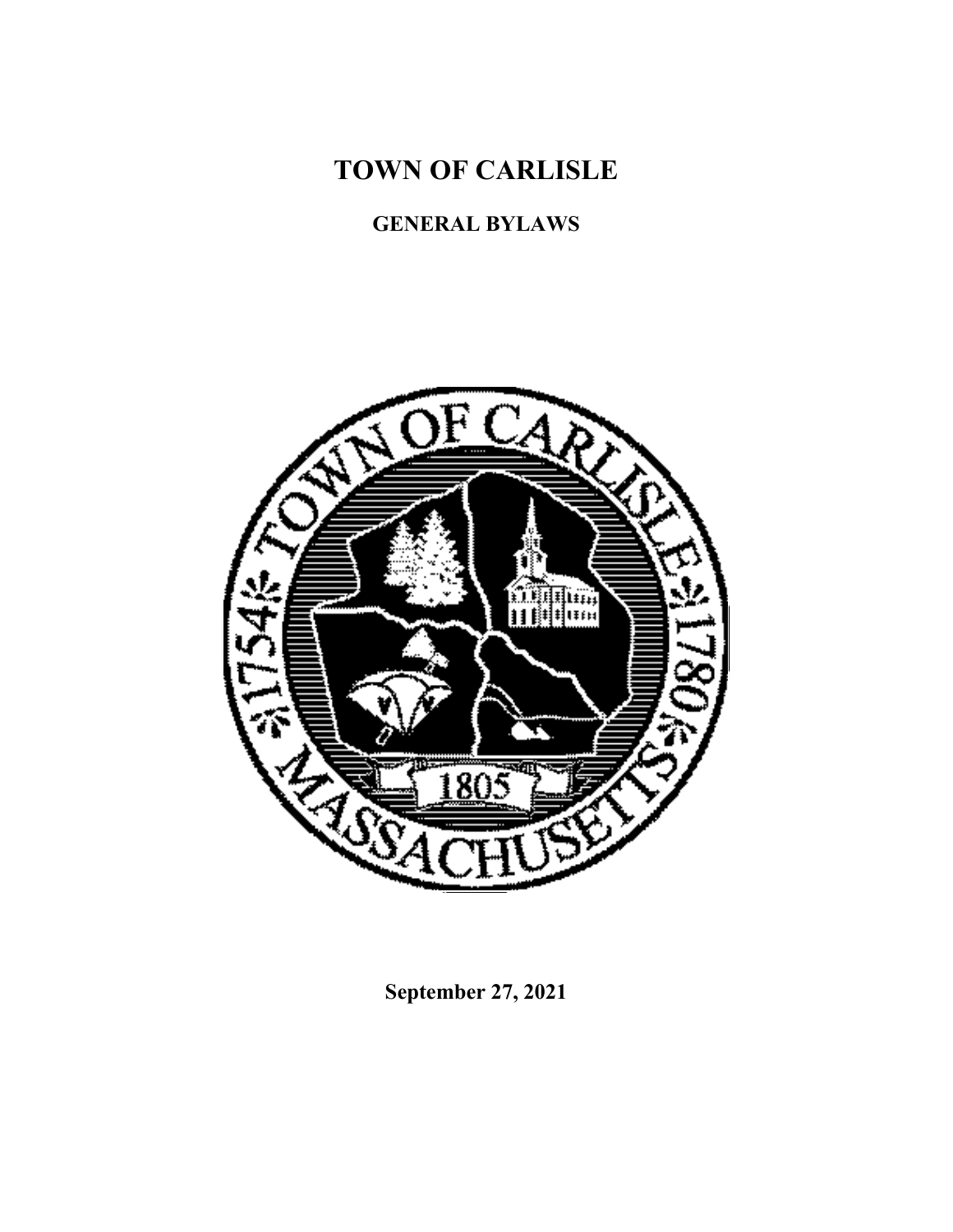## 3.27 Carlisle Affordable Housing Trust

#### 3.27.1 **Board Established.**

There shall be a Board of Trustees of the Carlisle Affordable Housing Trust Fund, consisting of seven (7) Trustees, who shall be appointed by the Select Board, and who shall include no fewer than one member of the Select Board. Only persons who are residents of the Town of Carlisle shall be eligible to hold the office of Trustee. Trustees shall serve for a term of two years and may be re-appointed at the discretion of the Select Board, provided however, that three (3) of the seven (7) appointments initially made after the adoption of this Article shall be for a term of one (1) year, so that as nearly an equal number of the Trustees' terms as possible shall expire each year.

Any Trustee who ceases to be a resident of the Town of Carlisle shall cease to be a Trustee and shall promptly provide a written notification of the change in residence to the Board of Trustees and the Town Clerk. Any Trustee may resign by written instrument signed and acknowledged by such Trustee and duly filed with the Town Clerk. If a Trustee shall die, resign, or for any other reason cease to be a Trustee before their term of office expires, a successor shall be appointed by the Select Board to fill such vacancy provided that in each case the said appointment and acceptance in writing by the Trustee so appointed is filed with the Town Clerk. No such appointment shall be required so long as there are five Trustees in office.

Any member of the Board of Trustees may be removed by the Select Board for cause after the opportunity of a hearing.

## 3.27.2 **Authorization.**

The Trustees are hereby authorized to execute a Declaration of Trust and Certificate of Trust for the Carlisle Affordable Housing Trust Fund, to be recorded with the Middlesex Registry of Deeds and filed with the Middlesex Registry District of the Land Court.

## 3.27.3 **Powers.**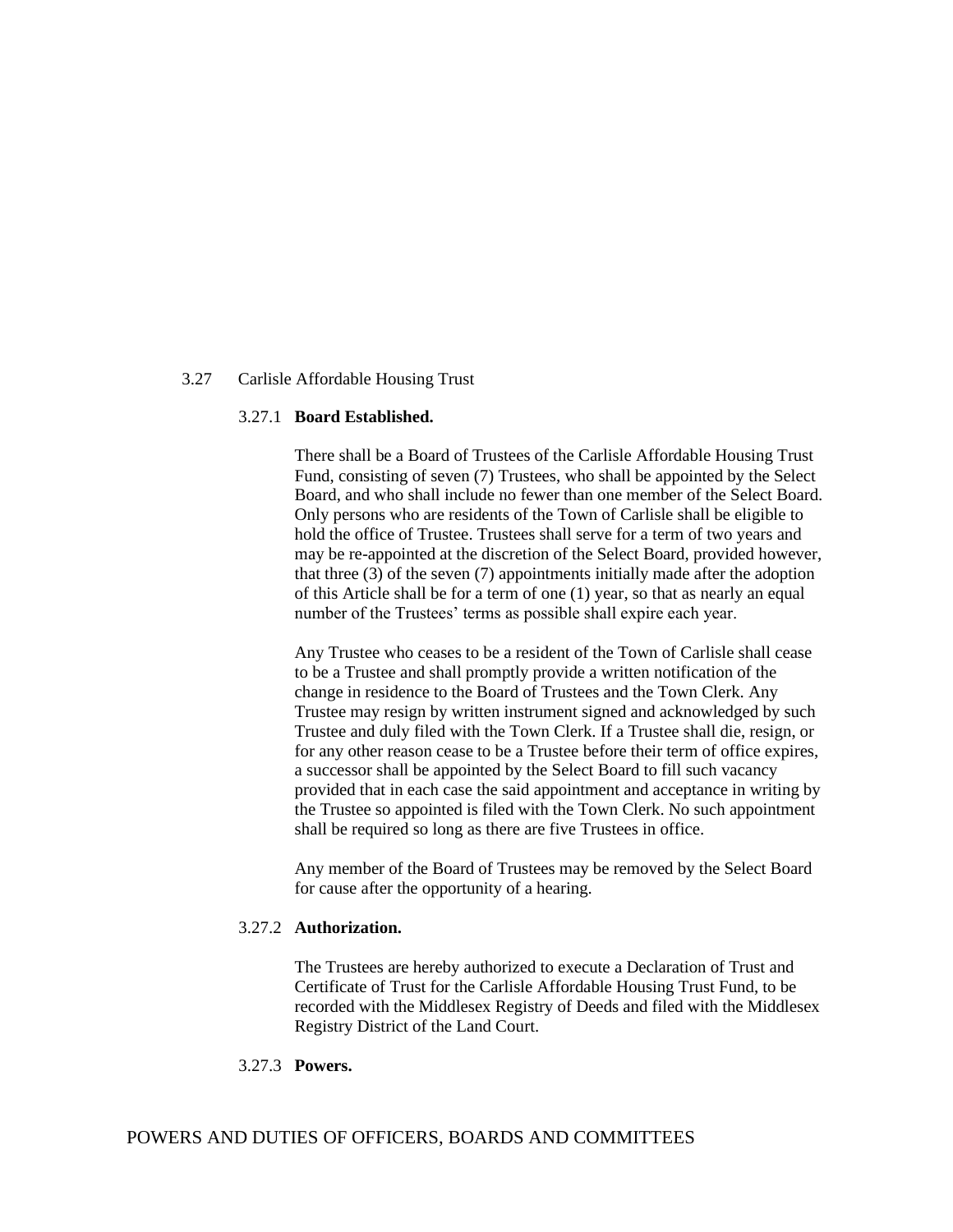The powers of the Board of Trustees, all of which shall be carried on in furtherance of the purposes set forth in G.L. c. 44, § 55C, shall include the following:

- 3.27.3.1 To accept and receive real property, personal property or money, by gift, grant, contribution, devise or transfer from any person, firm, corporation or other public or private entity, including but not limited to money, grants of funds or other property tendered to the Trust in connection with any bylaw or any general or special law or any other source, including money from G.L. c. 44B;
- 3.27.3.2 To purchase and retain real or personal property, including without restriction investments that yield a high rate of income or no income;
- 3.27.3.3 To sell, lease, exchange, transfer or convey any personal, mixed, or real property at public auction or by private contract for such consideration and on such terms as to credit or otherwise, and to make such contracts and enter into such undertaking relative to Trust property as the Board deems advisable notwithstanding the length of any such lease or contract;
- 3.27.3.4 To execute, acknowledge and deliver deeds, assignments, transfers, pledges, leases, covenants, contracts, promissory notes, releases, grant agreements and other instruments sealed or unsealed, necessary, proper or incident to any transaction in which the Board engages in order to accomplish the purposes of the Trust;
- 3.27.3.5 To employ advisors and agents, such as accountants, appraisers and lawyers as the Board deems necessary;
- 3.27.3.6 To pay reasonable compensation and expenses to all advisors and agents and to apportion such compensation between income and principal as the Board deems advisable;
- 3.27.3.7 To apportion receipts and charges between incomes and principal as the Board deems advisable, to amortize premiums and establish sinking funds for such purpose, and to create reserves for depreciation depletion or otherwise;
- 3.27.3.8 To participate in any reorganization, recapitalization, merger or similar transactions; and to give proxies or powers of attorney with or without power of substitution, to vote any securities or certificates of interest; and to consent to any contract, lease, mortgage, purchase or sale of property, by or between any corporation and any other corporation or person;
- 3.27.3.9 To deposit any security with any protective reorganization committee, and to delegate to such committee such powers and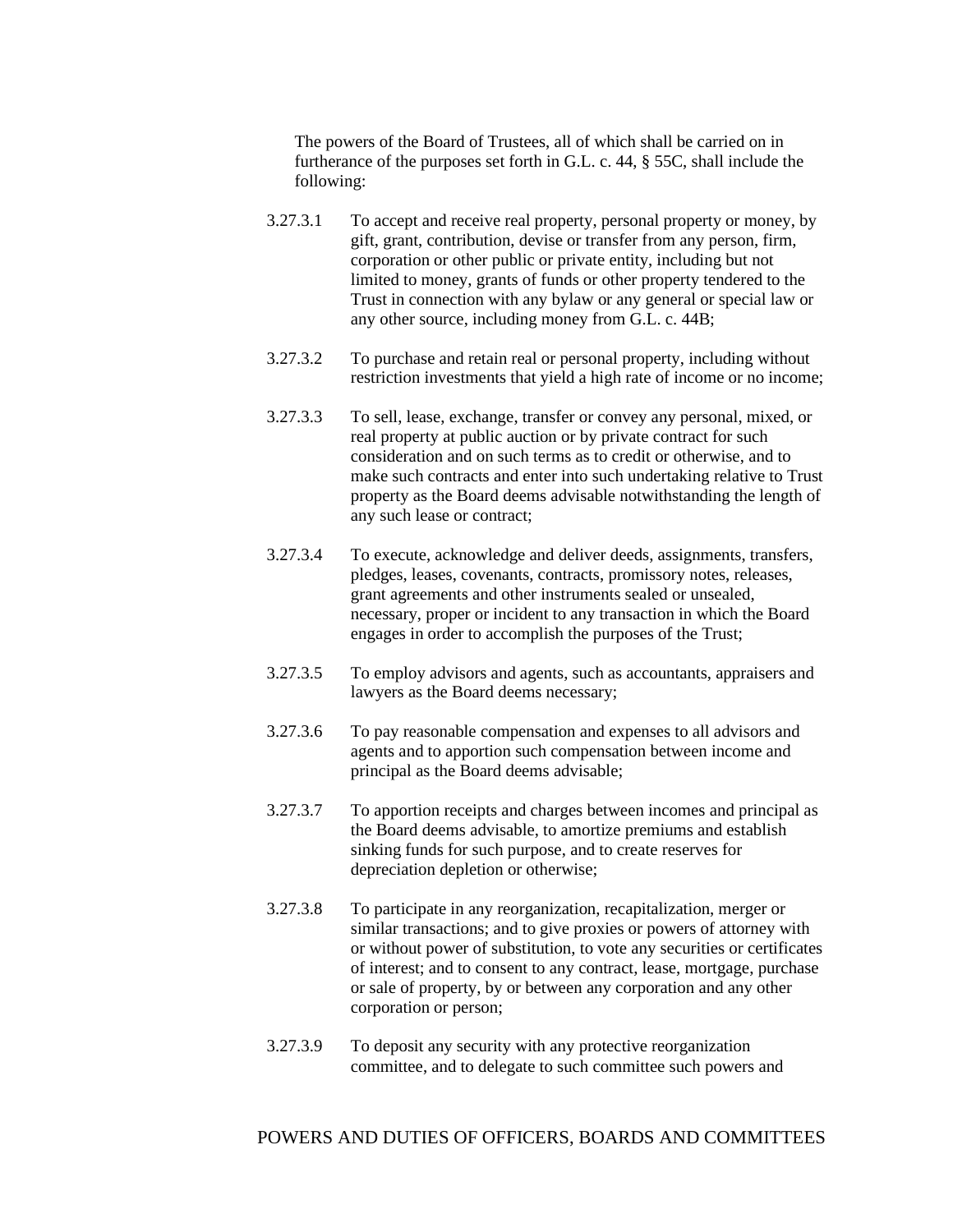authority with relation thereto as the Board may deem proper and to pay, out of Trust property, such portion of expenses and compensation of such committee as the board may deem necessary and appropriate;

- 3.27.3.10 To carry property for accounting purposes other than acquisition date values;
- 3.27.3.11 To incur debt, to borrow money on such terms and conditions and from such sources as the Board deems advisable, to mortgage and pledge Trust assets as collateral;
- 3.27.3.12 To disburse Trust funds for the purpose of making loans or grants in furtherance of the creation or preservation of affordable housing in Carlisle upon such terms as the board shall deem most appropriate to carry out such purposes;
- 3.27.3.13 To make distributions or divisions of principal in kind;
- 3.27.3.14 To comprise, attribute, defend, enforce, release, settle or otherwise adjust claims in favor or against the Trust, including claims for taxes, and to accept any property, either in total or partial satisfaction of any indebtedness or other obligation, and subject to the provisions of G.L. Chapter 44, Section 55C, to continue to hold the same for such period of time as the Board may deem appropriate;
- 3.27.3.15 To manage or improve real property; and to abandon any property which the Board determined not to be worth retaining;
- 3.27.3.16 To hold all or part of the Trust property uninvested for such purposes and for such time as the Board may deem appropriate; and
- 3.27.3.16 To extend the time for payment of any obligation to the Trust.
- 3.27.3.17 To disburse Trust funds for the management or improvement of affordable housing in Carlisle as the Board shall deem appropriate whether or not such real property is held by the Trust;
- 3.27.3.18 To amend the Declaration of Trust, from time to time, except as to those provisions specifically required under G.L. c.44, §55C, by an instrument in writing signed by a majority of the Trustees and approved at a meeting called for that purpose, and approved by the Select Board, provided that in each case, a certificate of amendment shall be recorded with the Registry of Deeds and the Registry District of the Land Court; and
- 3.27.3.19 To exercise such additional powers, if any, as may be set forth in G.L. c. 44, §55C, as same may be amended from time to time.